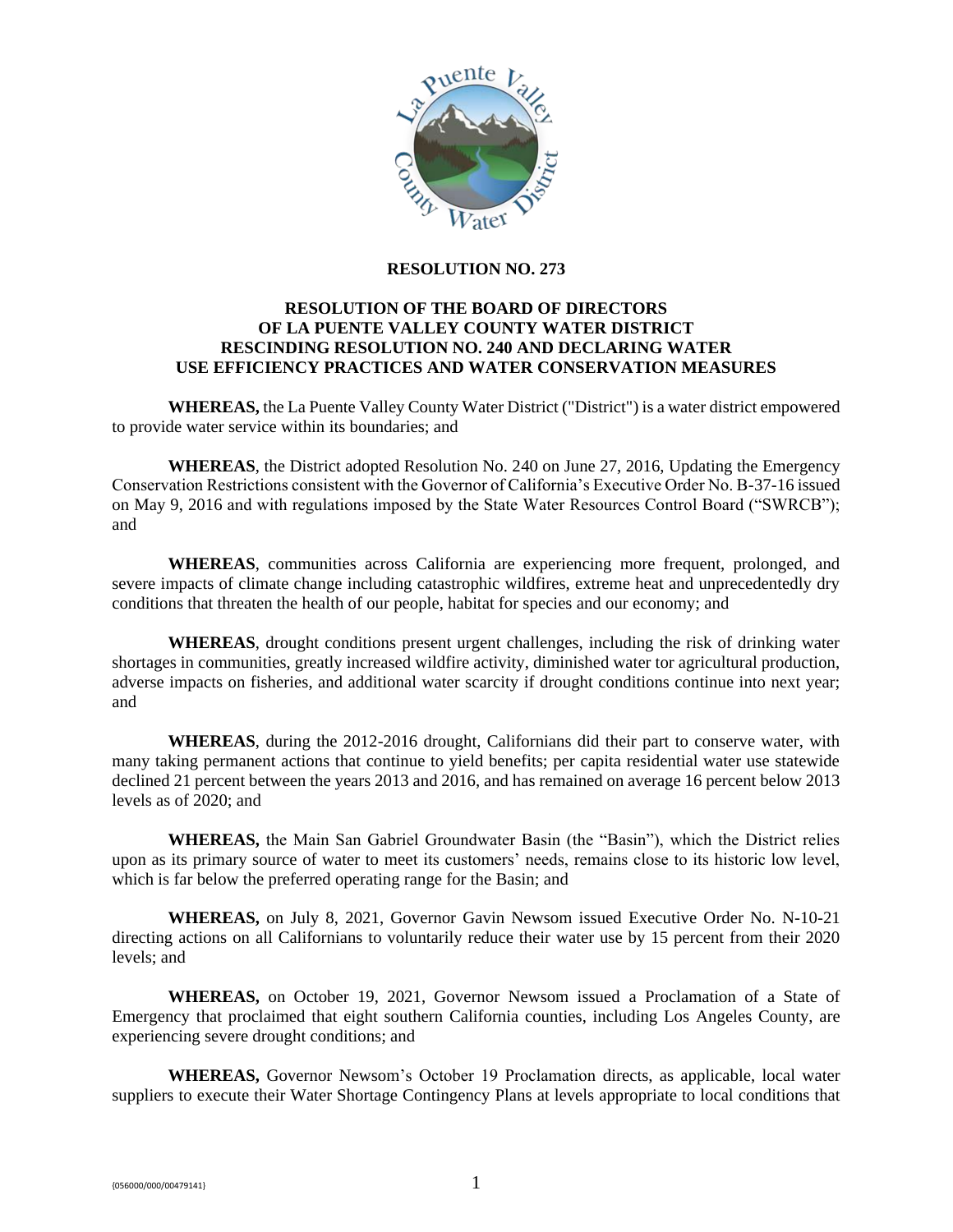take into account the possibility of a third consecutive dry year; and authorizes the SWRCB to adopt emergency regulations to prohibit certain wasteful water practices; and

**WHEREAS,** following the making of findings as required by law in accordance with Water Code Section 375, the District has the power and authority to adopt mandatory water conservation measures within its boundaries;

**NOW, THEREFORE, BE IT RESOLVED,** by the Board of Directors of the La Puente Valley County Water District as follows:

**Section 1: Rescission of Resolution 240.** The Board of Directors of the La Puente Valley County Water District hereby rescinds Resolution 240 adopted on June 27, 2016.

**Section 2: Purpose.** The purpose of this Resolution is to establish guidelines for water use efficiency practices and water conservation measures that will reduce the overall water consumption within the service boundaries of La Puente Valley County Water District ("District"). These guidelines will enable effective water supply planning and budgeting to ensure the reasonable, reliable, and beneficial use of available water resources by all District customers, with all intents and purposes concentrated on minimizing the hardships of limited water supplies, maximizing the efficient use of available water supplies, and preventing the overall waste of available water supplies.

This Resolution establishes permanent water waste and conservations standards intended to alter behavior related to water use efficiency at all times and further establishes four levels of water supply shortage response actions to be implemented during times of declared water shortage or declared water shortage emergency, with increasing restrictions on water use in response to worsening drought or emergency conditions and decreasing supplies.

**Section 2: Authorization.** Resolution 240 is rescinded. Resolution 273 is adopted by the Board of Directors and will become effective immediately. The officers and representatives of the District are hereby authorized and directed to immediately implement the applicable provisions of this Resolution upon the effective date thereof.

**Section 3: Application.** The provisions of this Resolution shall apply to all customers, consumers, persons, and properties in use of any potable water resources within the defined service boundaries of the District.

Exemptions:

- A. Water necessary for water system or fire suppression system testing and maintenance, or fire suppression and other similar emergency service affecting public health and safety.
- B. Water necessary to protect public health and safety as determined in the sole discretion of the District.
- C. The use of water by commercial nurseries and commercial growers to sustain plants, trees, shrubs, crops or other vegetation intended for commercial use.

### **Section 4: Water Use Efficiency Practices and Water Conservation Measures.**

### • **Chapter 1- General Provisions**

1.01.The District will continue to offer educational materials, to promote best practices for water conservation, and to support the use of water conserving household fixtures to its users and customers in efforts of encouraging water use efficiency practices and preventing the waste of available water resources. This Resolution sets forth water use efficiency practices and water conservation measures that shall be implemented and followed by all applicable users within the service boundaries of the District.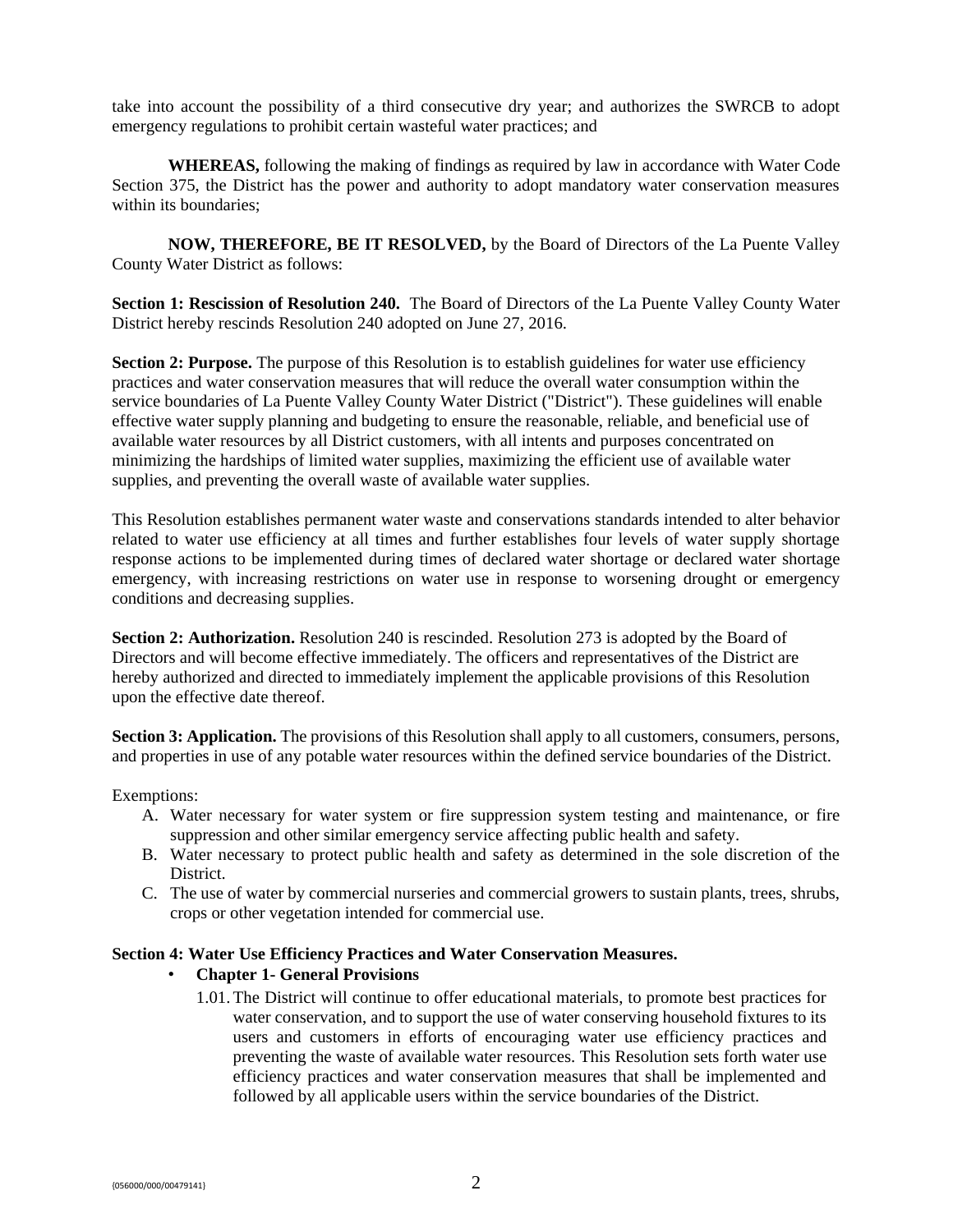# • **Chapter 2 - Permanent Water Use Efficiency Practices and Water Conservation Measures**

- 2.01. To prevent the waste and unreasonable use of water and to promote water conservation, each of the following actions is prohibited, except where necessary to address an immediate health and safety need or to comply with a term or condition in a permit issued by a state or federal agency:
	- 2.01.1. **Limited Hours for Watering and Irrigating:** Watering outdoors for the purposes of irrigating landscape, lawns, vegetated areas, and plant material shall be prohibited between the hours of 9:00 AM and 5:00 PM.
	- 2.01.2. **Prohibited Periods for Watering and Irrigating:** The application of potable water to outdoor landscapes shall be prohibited during and within 48 hours after measurable rainfall.
	- 2.01.3. **Prohibited Water Flows and Irrigation Runoff:** Allowing irrigation water to runoff from landscaped areas, lawns, vegetated areas, and plant materials into or onto adjoining sidewalks, streets, and/or other paved areas due to incorrectly directed or improperly maintained sprinklers, or excessive watering shall be prohibited.
	- 2.01.4. **Prohibited Washing Down of Hard Surfaces and Paved Areas:** The application of potable water to driveways and sidewalks shall be prohibited.
	- 2.01.5. **Obligated Responsibilities for Water Leaks, Breaks, or Malfunctions:** All applicable users shall prevent, repair, and eliminate all leaks, breaks, and/or malfunctions of water served to their property, including but not limited to, water served through plumbing fixtures, indoor pipelines, outdoor pipelines, irrigation fixtures, irrigation controllers, and other water service equipment. All applicable users are required to repair leaks, breaks, and/or malfunctions when they are discovered, but not more than seven (7) days after receiving notice from the District.
	- 2.01.6. **Limited Practices for Washing Motorized Vehicles and Non-Motorized Equipment:** The use of a hose that dispenses potable water to wash a motor vehicle shall be prohibited, except when the hose is fitted with a shut-off nozzle or an automatic shut off valve.
	- 2.01.7. **Prohibited Installation of Non-Re-circulating Equipment in Commercial Car Wash and Laundromat Systems:** Installation of non-re-circulating water systems at new commercial washes and new commercial Laundromat facilities shall be prohibited.
	- 2.01.8. **Prohibited Use of Non-Re-circulating Equipment for Water Fountains and Decorative Water Features:** The use of potable water in a fountain or other decorative water feature shall be prohibited except where the water is part of a re-circulating system.
	- 2.01.9. **Offered Option for Declining Daily Linen Services at Lodging Establishments:** To promote water conservation, operators of hotels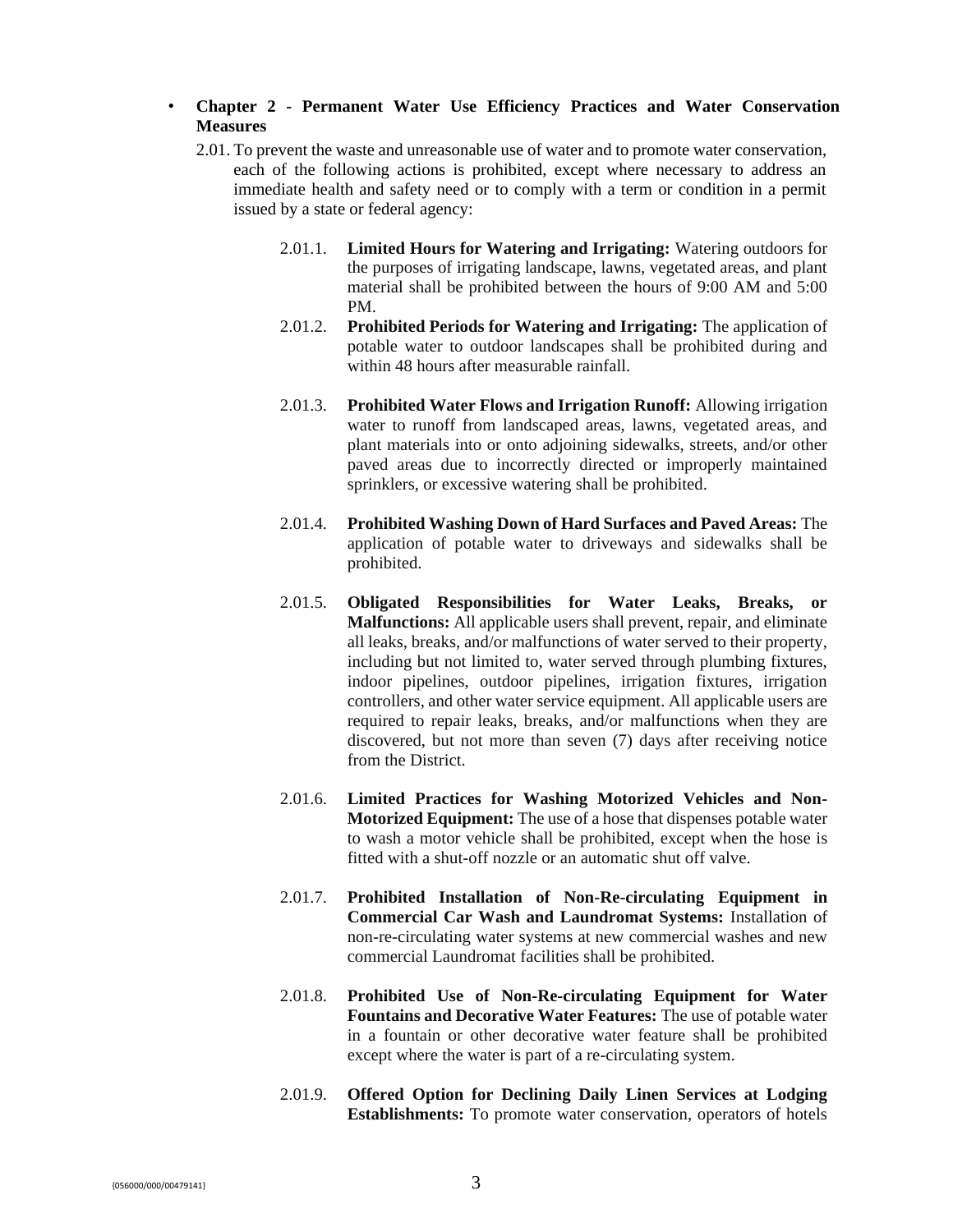and motels shall provide guests with the option of choosing not to have towels and linens laundered daily. The hotel or motel shall prominently display notice of this option in each guestroom using language that is easily understood.

- 2.01.10. **Restricted Service for Drinking Water at Eating or Drinking Establishments:** Serving drinking water other than upon request shall be prohibited in eating and drinking establishments, including by not limited to restaurants, hotels, cafes, cafeterias, bars or other public places where food or drinks are served and/or purchased.
- 2.01.11. **Prohibited Installation of Single Pass Cooling Systems:** Installation of single pass cooling systems in new commercial buildings requesting new water utility service shall be prohibited.

## • **Chapter 3 - Water Supply Emergencies, Water Use Restrictions, and Water Conservation Actions**

- 3.01.The District shall monitor and evaluate the continued groundwater levels in the Basin and the estimated water demand of its applicable users. In the event the Basin's groundwater levels continue to decline, the General Manager shall recommend that the Board of Directors consider making a determination that a Water Supply Emergency exists. Based on the severity of the conditions and amount of available water supplies, the Board of Directors may declare a Stage 1, Stage 2, Stage 3, or Stage 4 Water Supply Emergency as outlined within this Chapter.
- 3.02. **Stage 1 Water Supply Emergency:** When the Board of Directors declares a Stage 1 Water Supply Emergency, the District shall immediately notify all applicable users that the following water use restrictions and water conservation actions are to be implemented and followed in addition to the water use efficiency practices and water conservation measures defined within Chapter 2 - §2.01.1 to §2.01.11 of this Resolution. Wherever two of the practices, measures, restrictions, and/or actions are similar, the stricter of the two shall take precedence. Public notification of the practices, measures, restrictions, and actions shall be provided by mail and one or more of the following methods - Posting the information to the District website, publishing the information in community newsletters, and/or printing information in other publications servicing the service boundaries of the District.
	- 3.02.1. **Limited Days and Hours for Watering and Irrigating without Use of Drip Irrigation Systems:** Watering outdoors for the purposes of irrigating landscape, lawns, vegetated areas, and plant material without the use of a drip irrigation system shall be limited to three (3) times per week and shall be prohibited between the hours of 9:00 AM and 5:00 PM.
	- 3.02.2. **Obligated Responsibilities for Water Leaks, Breaks, or Malfunctions:** All applicable users shall prevent, repair, and eliminate all leaks, breaks, and/or malfunctions of water served to their property, including but not limited to, water served through plumbing fixtures, indoor pipelines, outdoor pipelines, irrigation fixtures, irrigation controllers, and other water service equipment. All applicable users are required to repair leaks, breaks, and/or malfunctions when they are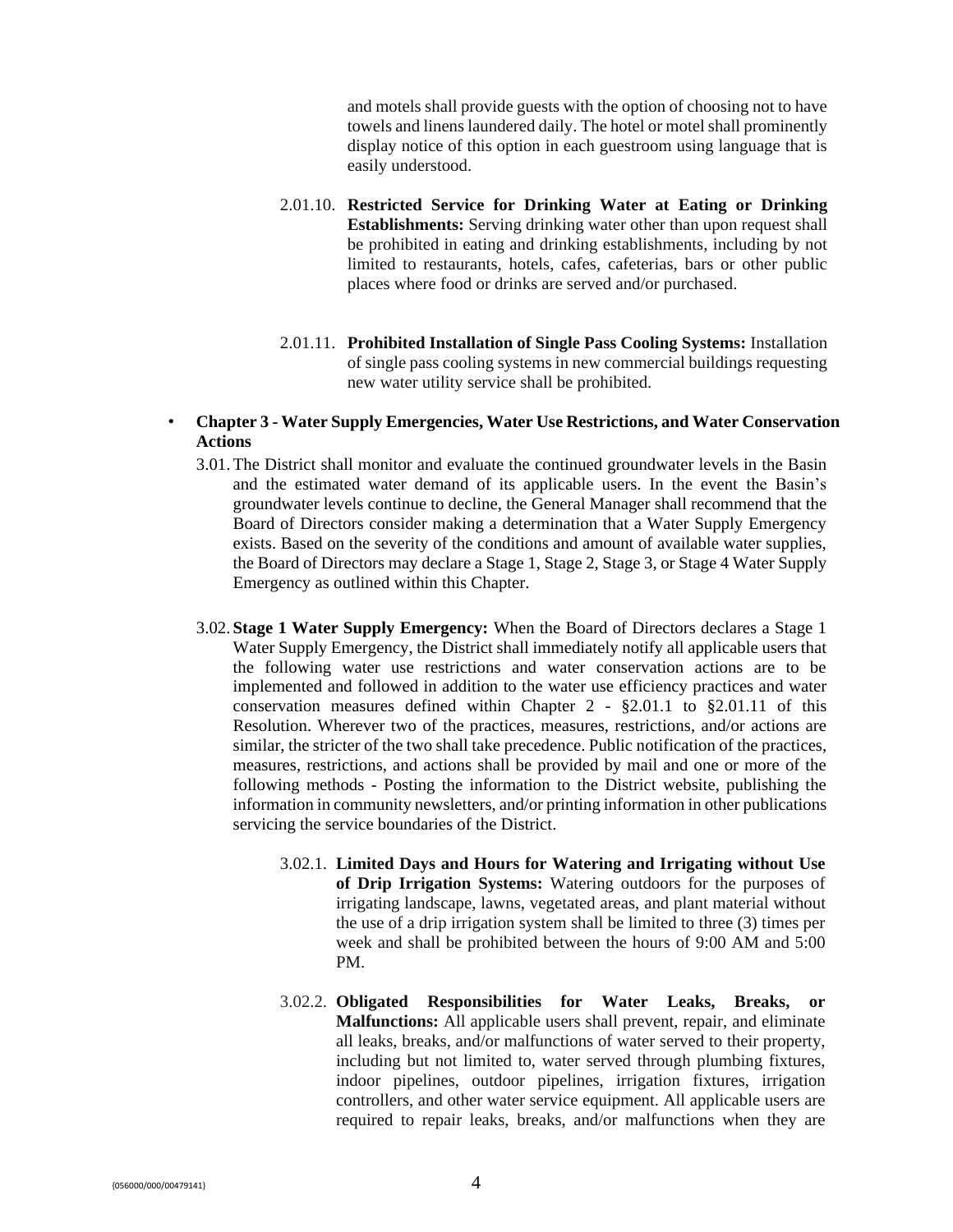discovered, but not more than five (5) days after receiving notice from the District.

- 3.02.3. **Coordinated Efforts and Resources to Reduce Potable Water Use of Residential Properties:** The District will provide educational material and develop, coordinate, and implement water conservation programs in conjunction with the Upper San Gabriel Valley Municipal Water District and the Main San Gabriel Basin Watermaster for residential users. These resources, including but not limited to usable water saving household fixtures, obtainable water saving household appliance rebates, and offered drought tolerant landscape and turf removal incentives, will be made available to assist residential properties in attaining the overall potable water usage reduction targets set by the State Water Resources Control Board and/or the Governor of the State of California.
- 3.02.4. **Coordinated Efforts and Resources to Reduce Potable Water Use of Commercial, Industrial, and Institutional Properties:** The District will provide educational material and develop, coordinate, and implement water conservation programs in conjunction with the Upper San Gabriel Valley Municipal Water District for commercial, industrial, and institutional users. These resources, including but not limited to obtainable weather-based irrigation controller rebates and offered drought tolerant landscape and turf removal incentives, will be made available to assist commercial, industrial, and institutional properties in attaining the overall potable water usage reduction targets set by the State Water Resources Control Board and/or the Governor of the State of California.
- 3.03. **Stage 2 Water Supply Emergency:** When the Board of Directors declares a Stage 2 Water Supply Emergency, the District shall immediately notify all applicable users that the following water use restrictions and water conservation actions are to be implemented and followed in addition to the water use efficiency practices and water conservation measures defined within Chapter 2 - §2.01.1 to §2.01.11 and the water use restrictions and water conservation actions defined within Chapter 3 - §3.02.1 to §3.02.4 of this Resolution. Wherever two of the practices, measures, restrictions, and/or actions are similar, the stricter of the two shall take precedence. Public notification of the practices, measures, restrictions, and actions shall be provided by mail and one or more of the following methods - Posting the information to the District website, publishing the information in community newsletters, and/or printing information in other publications servicing the service boundaries of the District.
	- 3.03.1. **Limited Days and Hours for Watering and Irrigating without Use of Drip Irrigation Systems:** Watering outdoors for the purposes of irrigating landscape, lawns, vegetated areas, and plant material without the use of a drip irrigation system shall be limited to two (2) times per week and shall be prohibited between the hours of 9:00 AM and 5:00 PM.
	- 3.03.2. **Obligated Responsibilities for Water Leaks, Breaks, or Malfunctions:** All applicable users shall prevent, repair, and eliminate all leaks, breaks, and/or malfunctions of water served to their property,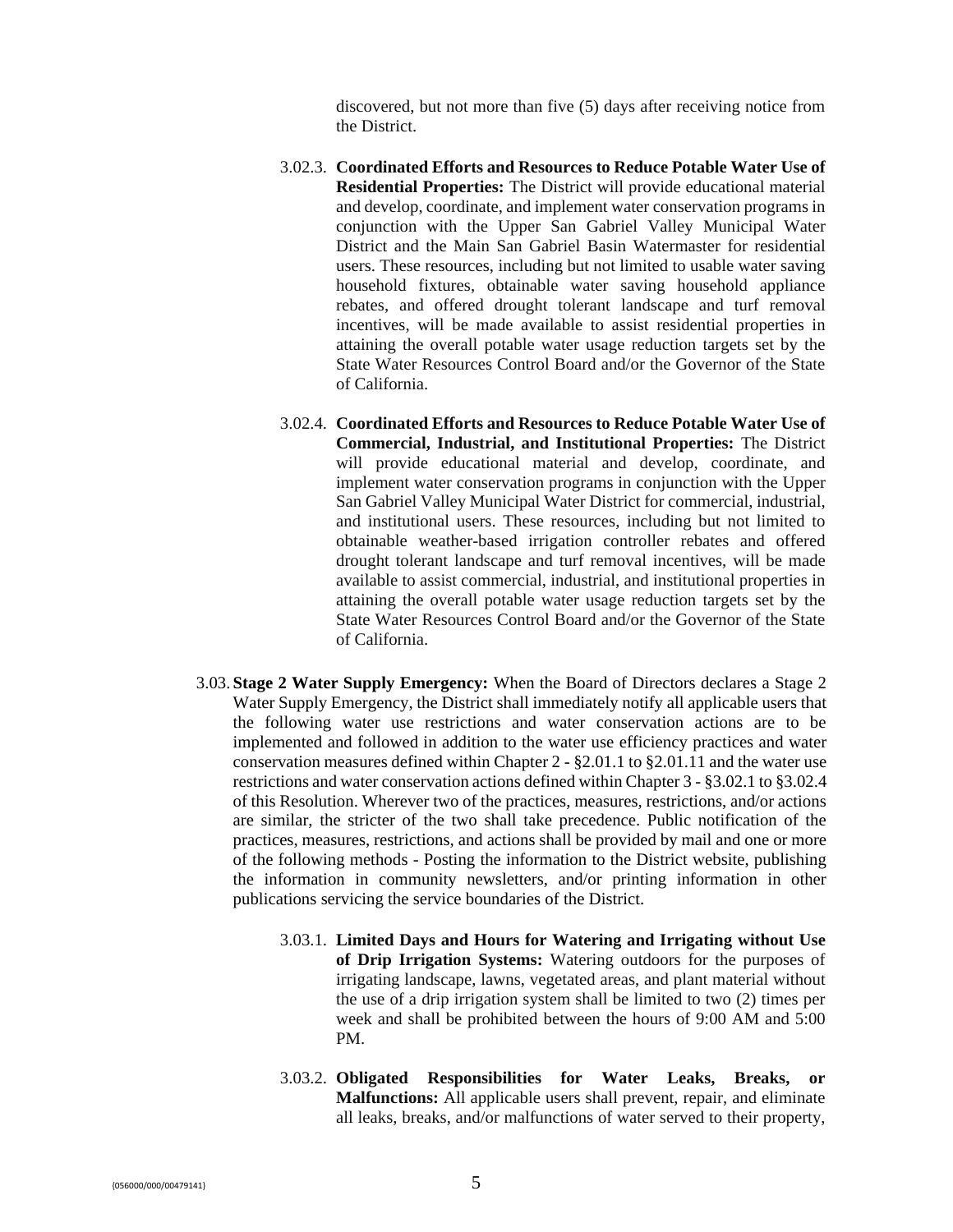including but not limited to, water served through plumbing fixtures, indoor pipelines, outdoor pipelines, irrigation fixtures, irrigation controllers, and other water service equipment. All applicable users are required to repair leaks, breaks, and/or malfunctions when they are discovered, but not more than seventy-two (72) hours after receiving notice from the District.

- 3.04. **Stage 3 Water Supply Emergency:** When the Board of Directors declares a Stage 3 Water Supply Emergency, the District shall immediately notify all applicable users that the following water use restrictions and water conservation actions are to be implemented and followed in addition to the water use efficiency practices and water conservation measures defined within Chapter 2 - §2.01.1 to §2.01.11 and the water use restrictions and water conservation actions defined within Chapter 3 - §3.02.1 to §3.02.4 and §3.03.1 to §3.03.2 of this Resolution. Wherever two of the practices, measures, restrictions, and/or actions are similar, the stricter of the two shall take precedence. Public notification of the practices, measures, restrictions, and actions shall be provided by mail and one or more of the following methods - Posting the information to the District website, publishing the information in community newsletters, and/or printing information in other publications servicing the service boundaries of the District.
	- 3.04.1. **Limited Days and Hours for Watering and Irrigating without Use of Drip Irrigation Systems:** Watering outdoors for the purposes of irrigating landscape, lawns, vegetated areas, and plant material without the use of a drip irrigation system shall be limited to one (1) time per week and shall be prohibited between the hours of 9:00 AM and 5:00 PM.
	- 3.04.2. **Obligated Responsibilities for Water Leaks, Breaks, or Malfunctions:** All applicable users shall prevent, repair, and eliminate all leaks, breaks, and/or malfunctions of water served to their property, including but not limited to, water served through plumbing fixtures, indoor pipelines, outdoor pipelines, irrigation fixtures, irrigation controllers, and other water service equipment. All applicable users are required to repair leaks, breaks, and/or malfunctions when they are discovered, but not more than forty-eight (48) hours after receiving notice from the District.
	- 3.04.3. **Limited Filling of Swimming Pools, Spas, Hot Tubs, and Jacuzzis:** Filling of swimming pools, spas, hot tubs, and/or Jacuzzis of any kind whether in-ground or above-ground structures, shall be prohibited except where required to maintain the integrity of the pool structure.
- 3.05. **Stage 4 Water Supply Emergency:** When the Board of Directors declares a Stage 4 Water Supply Emergency, the District shall immediately notify all applicable users that the following water use restrictions and water conservation actions are to be implemented and followed in addition to the water use efficiency practices and water conservation measures defined within Chapter 2 - §2.01.1 to §2.01.11 and the water use restrictions and water conservation actions defined within Chapter 3 - §3.02.1 to §3.02.4, §3.03.1 to §3.03.2, and §3.04.1 to §3.04.3 of this Resolution. Wherever two of the practices, measures, restrictions, and/or actions are similar, the stricter of the two shall take precedence. Public notification of the practices, measures, restrictions, and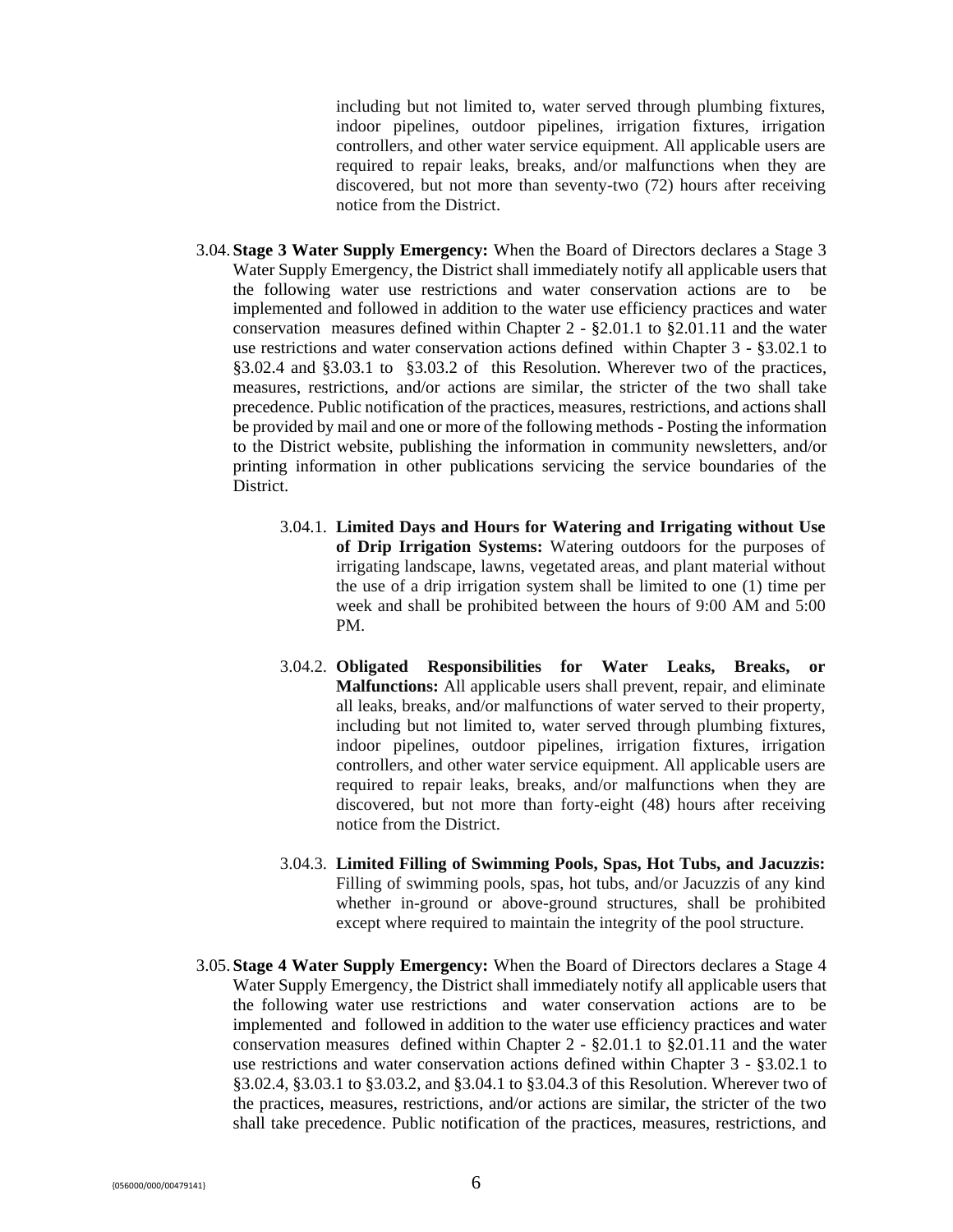actions shall be provided by mail and one or more of the following methods - Posting the information to the District website, publishing the information in community newsletters, and/or printing information in other publications servicing the service boundaries of the District.

- 3.05.1. **Prohibited Watering and Irrigating with Drip Irrigation Systems:** Watering outdoors for the purposes of irrigating landscape, lawns, vegetated areas, and plant material with the use of a drip irrigation system shall be prohibited.
- 3.05.2. **Obligated Responsibilities for Water Leaks, Breaks, or Malfunctions:** All applicable users shall prevent, repair, and eliminate all leaks, breaks, and/or malfunctions of water served to their property, including but not limited to, water served through plumbing fixtures, indoor pipelines, outdoor pipelines, irrigation fixtures, irrigation controllers, and other water service equipment. All applicable users are required to repair leaks, breaks, and/or malfunctions when they are discovered, but not more than twenty-four (24) hours after receiving notice from the District.
- 3.05.3. **Prohibited Washing of Motorized Vehicles and Non-Motorized Equipment:** Washing of any motorized vehicle or non-motorized equipment, including but not limited to automobiles, trucks, vans, buses, motorcycles, boats or other motorized and non-motorized equipment, shall be prohibited except when done at commercial car wash facilities.

### • **Chapter 4 - Compliance Monitoring and Enforcement of Water Use Restrictions and Water Conservation Actions**

- 4.01.The compliance monitoring and enforcement of the water use efficiency practices and water conservation measures defined within Chapter 2 - §2.01.1 to §2.01.11 and the water use restrictions and water conservation actions defined within Chapter 3 - §3.02.1 to §3.02.4, §3.03.1 to §3.03.2, §3.04.1 to §3.04.3, and §3.05.1 to §3.05.3 of this Resolution shall be administered initially on an educational basis as follows:
	- 4.01.1. **First Violation:** Users will have the opportunity to work closely with representatives of the District to obtain useful information and material pertaining to appropriate water use efficiency practices and water conservation measures.
	- 4.01.2. **Second Violation:** Users who have already been provided information and material pertaining to appropriate water use efficiency practices and water conservation measures from a District representative within 6 months of a first violation will be issued a written warning outlining the need for action to implement appropriate corrective measures.
- 4.02.The compliance monitoring and enforcement of the water use restrictions and water conservation actions defined within Chapter 3 - §3.02.1 to §3.02.4, §3.03.1 to §3.03.2, §3.04.1 to §3.04.3, and §3.05.1 to §3.05.3 of this Resolution for users who continue to violate the Resolution once the District has provided information and material pertaining to appropriate water use efficiency practices and water conservation measures, and within 12 months of the District issuing a written warning outlining the need for action to implement appropriate corrective measures, would be subject to